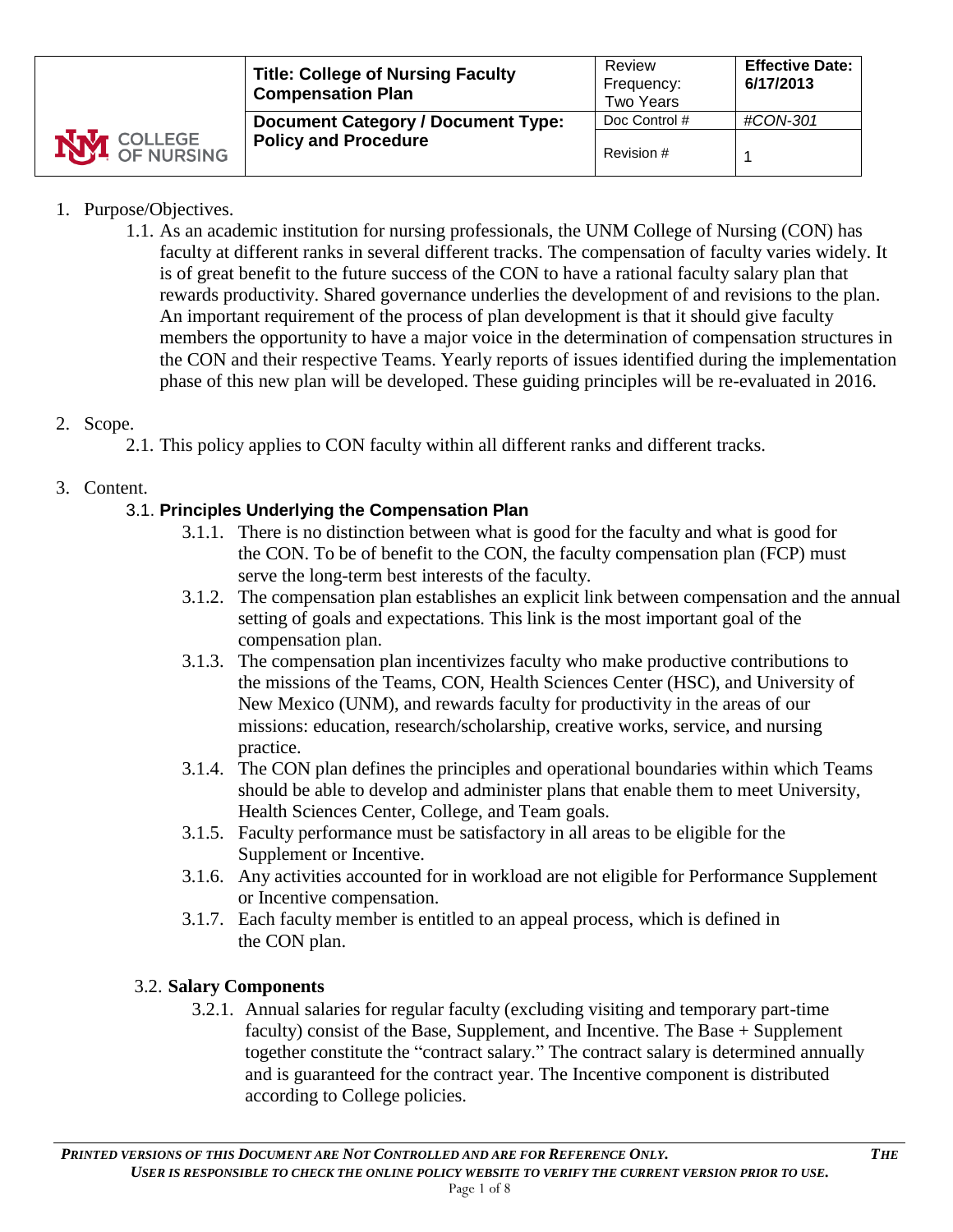# 3.3. **Contract Salary (Base + Supplement)**

- 3.3.1. General Concepts and Definition of the Base Component
	- 3.3.1.1. The Base component is guaranteed not to be reduced during a faculty member's appointment at UNM (except by decisions of the Board of Regents to reduce the salaries of all UNM faculty). It may be increased according to the policies of the University and College.
		- 3.3.1.1.1. The salary amount guaranteed for tenure, tenure-track, and clinician educator-track faculty is the Base salary.
		- 3.3.1.1.2. The Base salary increases with promotion or tenure.
		- 3.3.1.1.3. For faculty whose performance met or exceeded expectations in the previous year, the Base component of salary may be adjusted in accord with the average "standard" percentage increase approved for the unit.
		- 3.3.1.1.4. For faculty whose performance fell short of expectations in the previous year, the Base component may remain the same.
		- 3.3.1.1.5. For submission of grant proposals to extramural agencies, faculty members' salaries will be based on contract salary (Base + Supplement).
		- 3.3.1.1.6. Faculty performance in relation to assigned work in the College will be considered in the implementation of the FCP.
- 3.3.2. General Concepts and Definition of Supplement Component
	- 3.3.2.1. The Supplement component is related to performance and may be increased or decreased according to a faculty member's productivity during the previous year. This potential amount of money will be added to the contract and will be paid over 12 months. To receive an increase in Performance Supplement, faculty cannot receive "below expected" in any of the areas of assigned workload and might receive a decrease in the Performance Supplement.
- 3.3.3. Administrative Supplements
	- 3.3.3.1.The Administrative Supplement is considered to be a special case of the Supplement component. The amount of the standard Administrative Supplement is not guaranteed each year and is only applicable for the time the faculty member serves in the relevant administrative capacity. Administrative Supplements will not be included in the calculations of the Base to Supplement (B/S) split (see below). Administrative Supplements will not be included in the previous year's contract salary for the purpose of computing the Base salary under the FCP plan. A faculty member who receives an Administrative Supplement may also receive a Performance Supplement, as described below. Included in the Administrative Supplement category are administrative duties and participation in major college initiatives not counted as workload. Generally, the Administrative Supplement is the same for equivalent administrative titles.
- 3.3.4. Achieving the Benchmark for Base Salary
	- 3.3.4.1. Subsequent to the implementation of the FCP, continuing faculty members (i.e., those under a faculty contract on the date of implementation of the FCP) whose Base salaries are at or above their benchmark at the time of implementation of the FCP will only receive an increase in contract salary to the Performance Supplement component (unless there is an across-the-board mandated Base [contract] increase). This increase in Performance Supplement will be the CON's average standard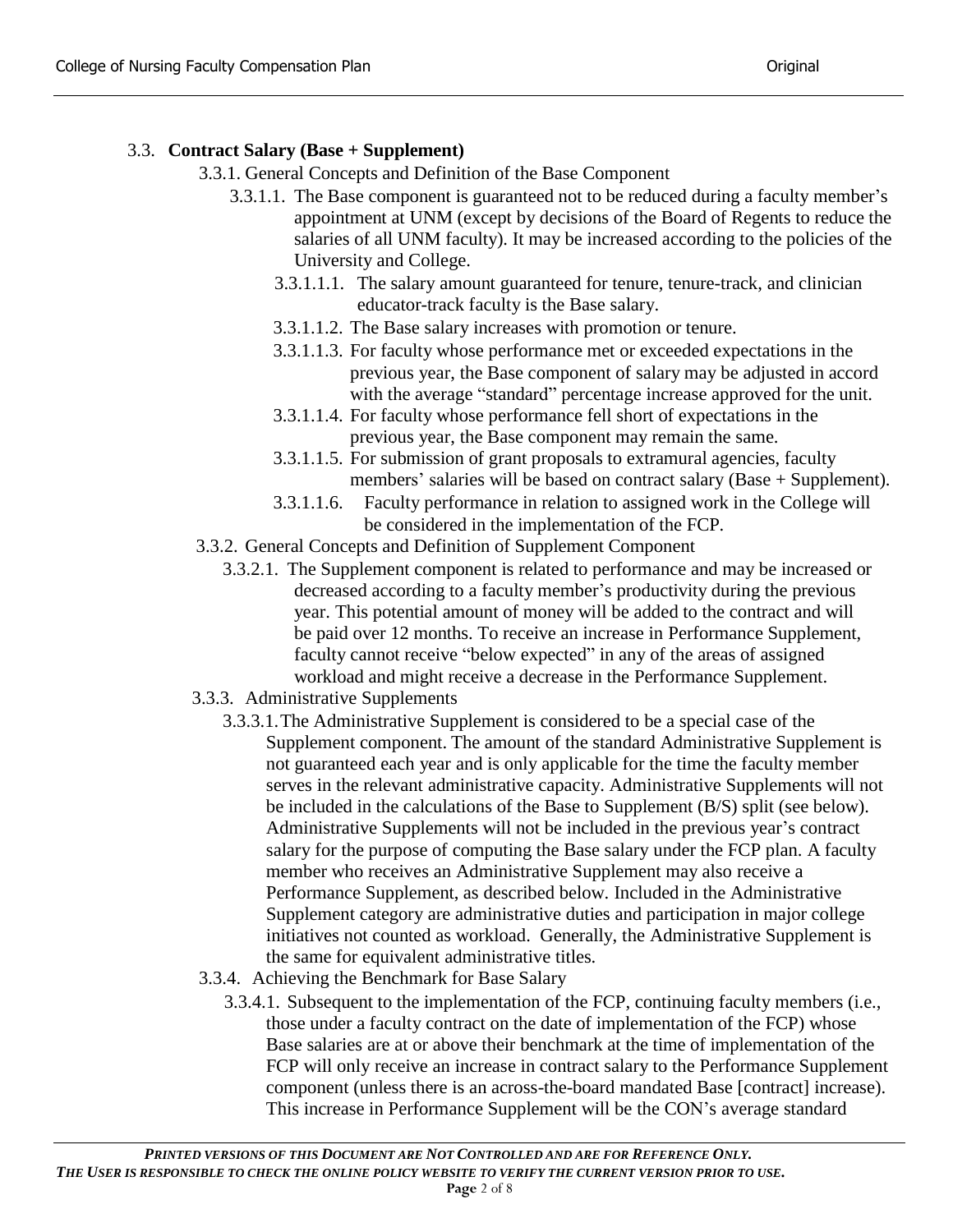percentage increase if the faculty member's performance met expectations in the previous year. For faculty who exceeded expectations in the previous year, the increase in Performance Supplement may be greater than the CON's average standard percentage. For the purposes of this document, the benchmarks are defined as the 50th percentile of the American Association of Colleges of Nursing's salary tables for the Western Region and institutions with an academic health center in the Western Region.

- 3.3.4.1.1. Faculty whose Base salary is below their benchmark at the time of implementation of the FCP and whose performance meets expectations may receive the average standard percentage increase to the Performance Supplement component and may receive an increase to their Base until their benchmark salary is attained.
- 3.3.4.1.2. Faculty whose Base salary is below their benchmark at the time of implementation of the FCP and whose performance exceeds expectations may receive an increase in Performance Supplement that is greater than the CON's average standard percentage and will also receive an increase to their Base until their benchmark salary is attained. Thereafter, the average standard percentage will be applied to the Base, with the remainder applied to the Performance Supplement.
- 3.3.5. Performance Supplement Guidelines
	- 3.3.5.1.Faculty performing at the expected level of productivity may or may not have a Supplement component.
	- 3.3.5.2.For faculty whose performance exceeded expectations in the previous year, the Supplement component may increase by a greater percentage than the average "standard" percentage increase in the Base component. The Supplement component can be reduced if productivity is reduced.
	- 3.3.5.3.For each faculty member, the Supplement will be determined for the subsequent fiscal year by the Team Chair, with approval of the Dean, based on annual performance review. Faculty whose performance does not meet expectations will not receive an increase in Performance Supplement and will receive a decrease that may bring their Performance Supplement down to zero.
	- 3.3.5.4.Unless UNM or the HSC mandates a prescribed percentage increase to the Base salary for all faculty, and once all faculty have achieved their benchmark for the Base salary, all increases to salaries will occur in the Performance Supplement as follows:
		- 3.3.5.4.1. To receive an increase to the Performance Supplement, faculty must meet or exceed expectations in all relevant areas.
		- 3.3.5.4.2. If eligible for the Performance Supplement, up to a 20% increase in contract salary (Base+ Supplement), based on the previous year, can be awarded for Outstanding Performance, subject to the availability of funds. Exceptions require written authorization by the Dean.
- 3.3.6. Base/Supplement Split
	- 3.3.6.1. Within 5 years, the overall goal is to achieve a 90/10 B/S split for all faculty performing at expected levels in all relevant areas. Faculty who are not performing at expected levels in all relevant areas throughout the 5 years may not have achieved the 90/10 B/S split.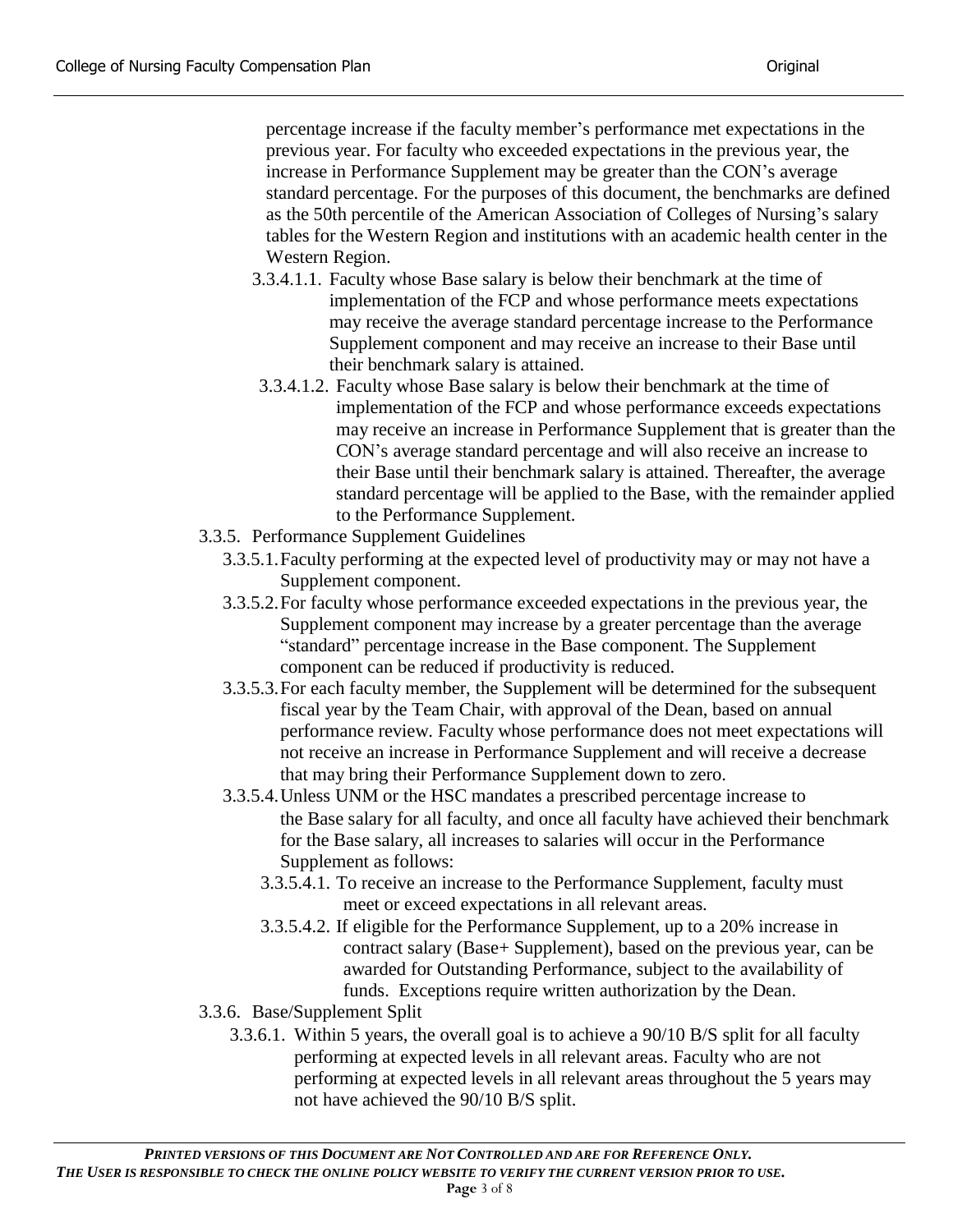Once a B/S split of 90/10 is achieved, the contract salary for faculty members performing at the expected level should consist of at most 90% for the Base and at least 10% for the Performance Supplement. Once this split is achieved, for faculty performing at the expected level, both the Base and Performance Supplement should increase annually by the average standard percentage. As a consequence, the B/S split should be maintained.

For faculty whose performance exceeded expectations in the previous year, the Base should increase by the average standard percentage, but the Performance Supplement component may increase by a percentage that is greater than the CON average standard percentage increase. The greater increase in the Performance Supplement component should provide a productivity reward for faculty members. A Performance Supplement component may be greater than 10% of the contract salary.

The contract salaries of faculty hired after implementation of the FCP will contain no more than 90% in the Base component and no less than 10% in the Performance Supplement component. Subsequent adjustments in contract salary will be made as described above. For the first 3 years of implementation, as part of the letter of offer, the Performance Supplement will not be reduced for the first 3 years of employment as long as the faculty member is meeting or exceeding expectations, and the same B/S ratio will be maintained for the same period of time (i.e., if the Base increases, the Performance Supplement will increase to maintain the 90/10 B/S split). This time may be extended if the 90/10 split has not been achieved at the CON.

The amount of the Performance Supplement will be based on:

- the faculty member's contributions to the clinical, educational, and scholarly missions and/or the service or administrative needs of the Team, CON, HSC, and UNM; and
- the success of the faculty member in meeting the previous year's goals and objectives.

### 3.3.7. General Concepts and Definition of Incentive Component

- 3.3.7.1. The Incentive must be tied to individual performance goals, with outcomes clearly identified, measured, and documented. The forthcoming HSC initiative on professionalism expectations must be met to receive Incentive payments. Faculty members eligible for the Incentive will be recommended by the Team Chair to the Dean, who makes the final decision.
	- 3.3.7.1.1. The Incentive component will be distributed according to the criteria and guidelines developed by each Team, specific to its mission.
	- 3.3.7.1.2. The Incentive component is not guaranteed, but is subject to availability of funds and to the policies of the CON.

# 3.4. **Criteria and Guidelines for the Incentive**

3.4.1. To be considered for the Incentive component of compensation, a faculty member must meet all of the required expectations appropriate to role and rank, both qualitative and quantitative. This includes the forthcoming HSC professionalism initiative. The criteria for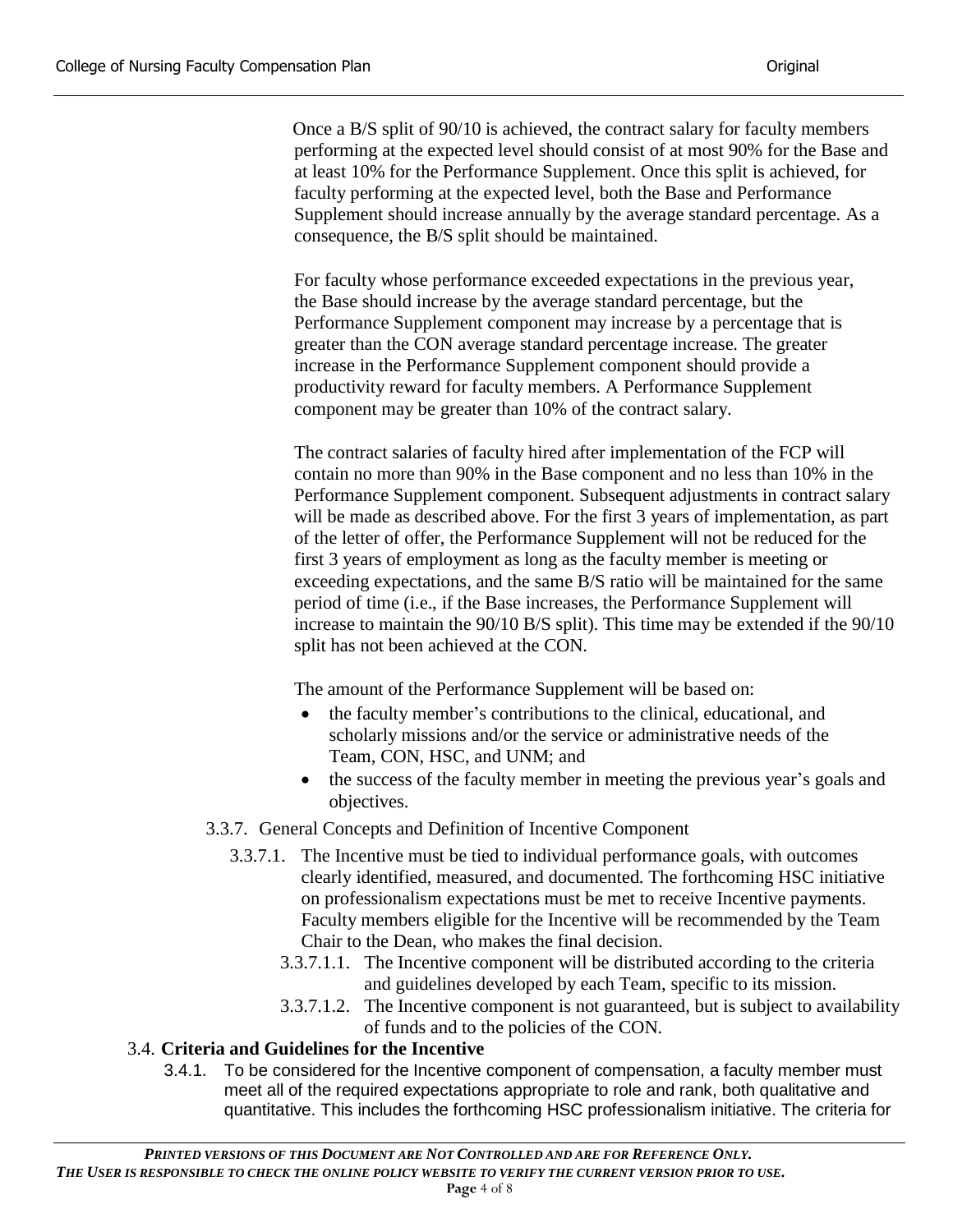Incentive eligibility may include any of the following:

- 3.4.1.1. Teaching:
	- 3.4.1.1.1. Developing a major new teaching initiative or innovation.
	- 3.4.1.1.2. Assuming an overload in didactic or clinical teaching assignments over the entire year, not one term.
	- 3.4.1.1.3. Supervising Independent Studies for up to 3 credit hours per year.
	- 3.4.1.1.4. Developing a new course or making significant revisions in course content or format. Direct mentoring of graduate or undergraduate students (e.g., joint authorship of a publication or presentation; AREA [NIH Academic Research Enhancement Award] or other mentored research award; precepting Undergraduate Honors or Undergraduate pipeline summer student[s]; precepting administration, education, or Advanced Practice Registered Nurse graduate students in the faculty's own practice.
	- 3.4.1.1.5. Obtaining additional certification or education to enhance teaching.
	- 3.4.1.1.6. Providing consistent evidence of superior teaching effectiveness or specific recognition for teaching excellence (e.g., recipient of teaching award).
	- 3.4.1.1.7. Developing student practice or fieldwork sites tied to CON initiatives.
- 3.4.1.2. Service:
	- 3.4.1.2.1. Approved service activities by faculty above workload assignment.
		- Service activities are prospectively determined to be above and beyond service workload assignment and to further the CON Vision and Mission in substantive ways. Examples include acting as a:
			- Formal mentor of new faculty.
			- Level coordinator and meeting specific expectations.
			- Chair of a major HSC or UNM committee beyond expected service requirements.
			- Contributor to or member of a Board or policy group; examples include NM Board of Nursing; Board member of a state or national professional organization.
			- Leadership in a state, local, or national professional organization; examples include elected officer in a local, state, or national professional organization.
			- Journal editor or associate editor for a peer-reviewed professional journal.
- 3.4.1.3. Practice:
	- 3.4.1.3.1. Development of new student and/or practice clinical sites tied to CON initiatives.
	- 3.4.1.3.2. On-call coverage during scheduled holidays, evenings, weekends, and after-hours. Excellence in management of a clinical site (income above salary and operating expenses).
	- 3.4.1.3.3. Individual or Team clinical outcomes showing significant improvement against national benchmarks.
	- 3.4.1.3.4. Attainment of additional clinical competencies (i.e., having privileges to perform a new procedure, such as ultrasound, trigger point injections, etc.).
	- 3.4.1.3.5. Significant achievement of established report card benchmarks (i.e., patient satisfaction).
- 3.4.1.4. Scholarship (Practice and Education Teams):
	- 3.4.1.4.1. Seeks intramural or extramural funding.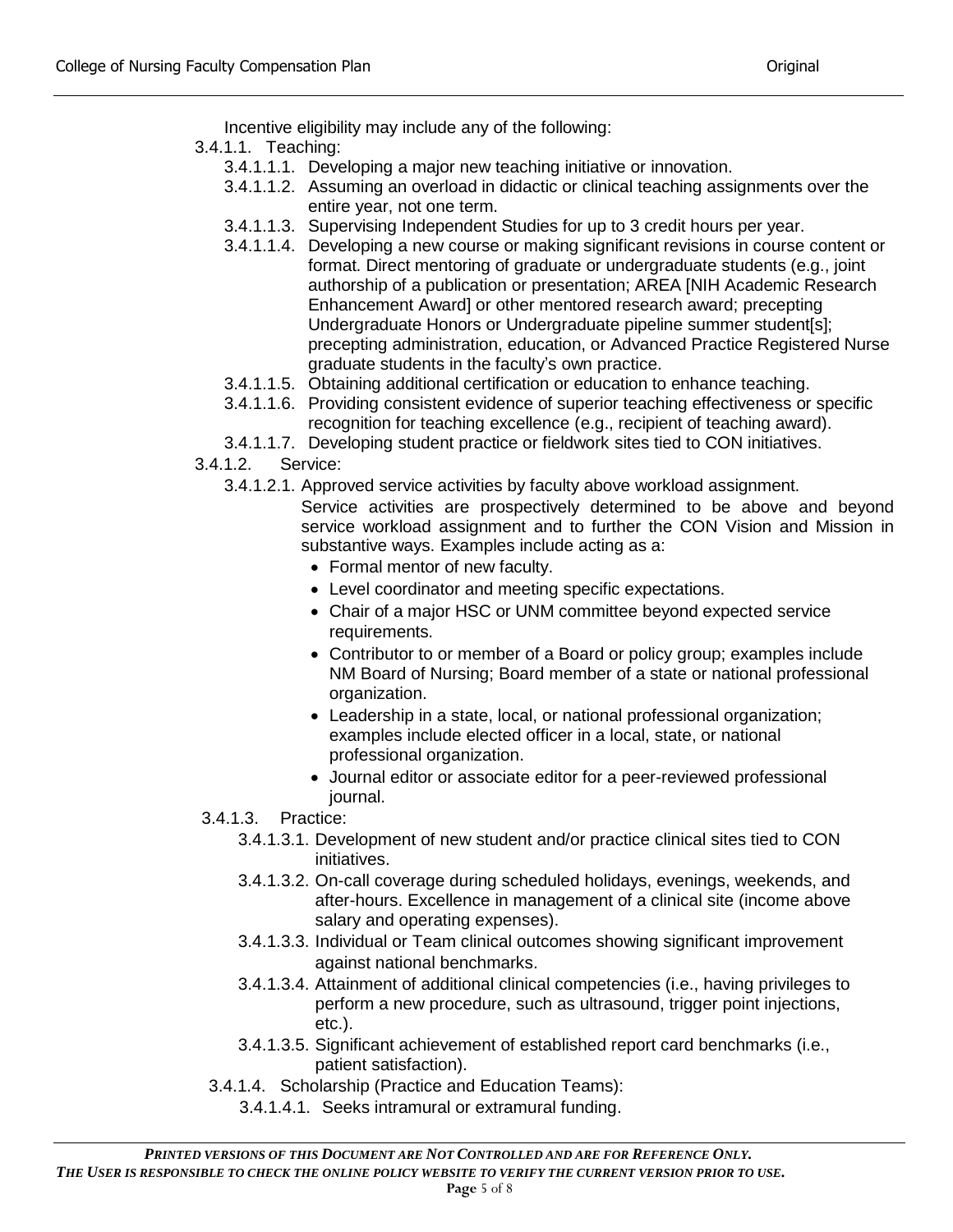- 3.4.1.4.2. Provides peer-reviewed podium or poster presentations.
- 3.4.1.4.3. Receives acceptance for publication of peer-reviewed manuscripts, books, or book chapters.

In addition to the above, other educational, scholarship, service, and practice contributions deemed appropriate by the Team Chair will be considered for Incentive eligibility, provided that all Incentive eligibility is contingent on the prospective inclusion of the specific performance goals in the faculty member's annual performance plan.

- 3.4.1.5. Scholarship Specific to Research Team:
	- 3.4.1.5.1. Faculty on the Research Team will be considered to perform Above Expectations if they Meet Expectations (see guidelines for post-tenure and tenure track as appropriate) and at least one of the following:
		- Two to three peer-reviewed publications per year above minimum expectations.
		- New or continued extramural award funding (can be an interdisciplinary team project if it provides salary support and/or indirect costs).
		- Other significant scholarly contributions as deemed appropriate by the Team Chair.

# **3.5. Implementation and Administration**

- 3.5.1. The CON FCP will require approvals by the faculty of the CON, the Dean of the CON, and the Chancellor for Health Sciences.
- 3.5.2. Faculty approval of the CON FCP will require a two-thirds vote by the voting faculty of the CON. Each Team will define for its members what constitutes "meets expectations," "exceeds expectations," or "needs improvement."
- 3.5.3. The CON FCP will become effective immediately following its approval by the Chancellor for Health Sciences.
- 3.5.4. All letters of offer subsequent to the plan's effective date may specify contract compensation that includes both Base and Supplement components, as well as an Incentive component, if appropriate. The offer letters will include, as attachments, the CON FCP and any relevant Team-specific plans or documents.
- 3.5.5. All annual faculty contracts issued subsequent to the plan's effective date will show the Base and Supplement components of the contract salary.
- 3.5.6. The plan will be reviewed for effectiveness every 4 years or more frequently as needed, for example, at the direction of the Dean or faculty or with a change of Dean.
- 3.5.7. Any faculty member who wishes to contest his/her salary under the CON compensation plan may do so. The appeal process is a follows:
	- 3.5.7.1. If the faculty member is not satisfied with the outcome, he/she may appeal to the Dean by filing a written appeal within 10 working days of receiving the FCP worksheet. The Dean shall refer the matter to the Faculty Affairs Committee of the CON faculty for its recommendations. The Committee will consider procedural questions (e.g., did the Team follow its own policies) but not the annual goals that were set for the faculty member. The Faculty Affairs Committee will make a written recommendation to the Dean.
	- 3.5.7.2. The Dean shall notify the faculty member in writing of the Dean's decision. The faculty member has up to 10 working days to appeal the Dean's decision, in writing, to the Chancellor for Health Sciences. If the faculty member chooses not to exercise this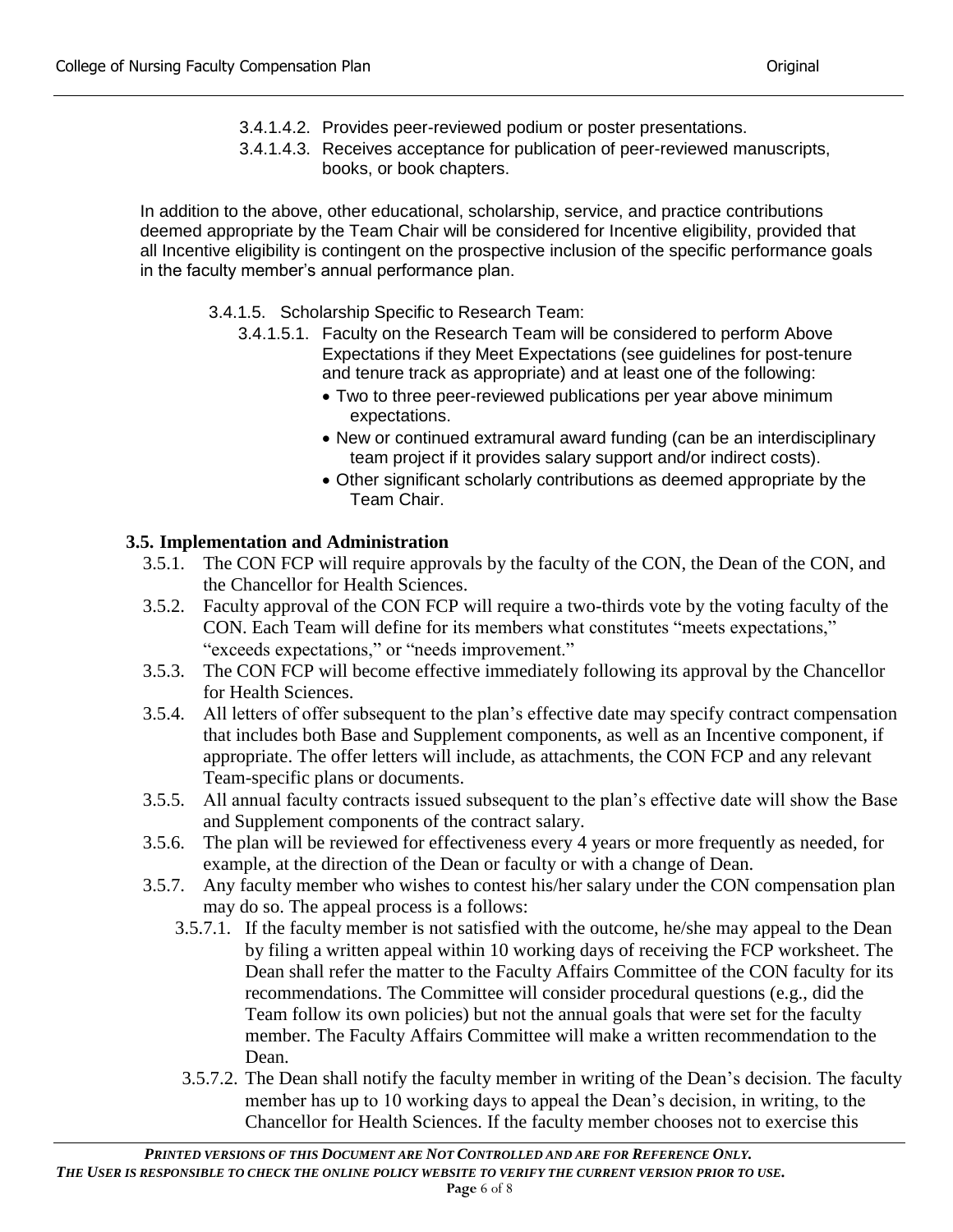appeal, the decision of the Dean is final. In the event of an appeal to the Chancellor for Health Sciences, the decision of the Chancellor is final.

3.5.7.3. The CON plan and Team criteria will be reviewed for technical effectiveness in the spring of the second year of the plan. Agreed upon modifications will be implemented at the start of the third year of the plan.

### 4. Responsibilities.

| <b>RESPONSIBILITIES</b>     |                                                                            |  |  |  |
|-----------------------------|----------------------------------------------------------------------------|--|--|--|
| <b>Position/Title/Group</b> | <b>Requirements/Expectations/Duties</b>                                    |  |  |  |
| <b>CON Faculty</b>          | Responsible for understanding the procedures outlined in this document and |  |  |  |
|                             | related University-level and College-level policies                        |  |  |  |
| CON Dean                    | Responsible for enforcing this policy                                      |  |  |  |
|                             |                                                                            |  |  |  |

### 5. Records Applicability/Retention

- 5.1. *"Documentation related to this policy will be maintained in accordance with UNM Administrative Policies and Procedures, UAPPM Policy 6020, and applicable requirements of the New Mexico Public Records Act, N.M.S.A § 14-3-1 et. seq."*
- 6. External Reference(s).

*6.1. None* 

# 7. Internal Reference(s).

- **7.1.** UNM Faculty Handbook, Section C: Faculty Rules and Benefits: <https://handbook.unm.edu/section-c/>
	- 7.1.1. Policy C50: Faculty Contracts <https://handbook.unm.edu/c50/>
	- 7.1.2. Policy C110: Teaching Assignments <https://handbook.unm.edu/c110/>
	- 7.1.3. Policy C140: Extra Compensation <https://handbook.unm.edu/c140/>
	- 7.1.4. Policy C180: Special Administrative Component <https://handbook.unm.edu/c180/>
	- 7.1.5. UNM UAPPM Policy 6020<https://policy.unm.edu/university-policies/6000/6020.html>
- **7.2.** College of Nursing Policy 303 Appointment, Promotion, and Tenure for Tenure Track Faculty
- **7.3.** College of Nursing Policy 304 Appointment and Promotion for Clinical Educators
- **7.4.** College of Nursing Policy 3.2.3 Faculty Promotion Timetable
- **7.5.** College of Nursing Policy 307 Senior Rank Clinical Educator Annual Contract Renewal
- **7.6.** College of Nursing Policy 306 Faculty Reclassification Between Tenure Track and Clinician Educator Track
- **7.7.** College of Nursing Policy 302 Faculty Workload Policy and Procedure
- 8. Definitions.

*8.1. None*

- 9. Key Words.
	- *9.1. Workload, incentive, research, scholarship, practice, teaching, above expectations, meet expectations, performance, goals, supplement*
- 10. Attachments.

*10.1. None*

11. Approval Authority.